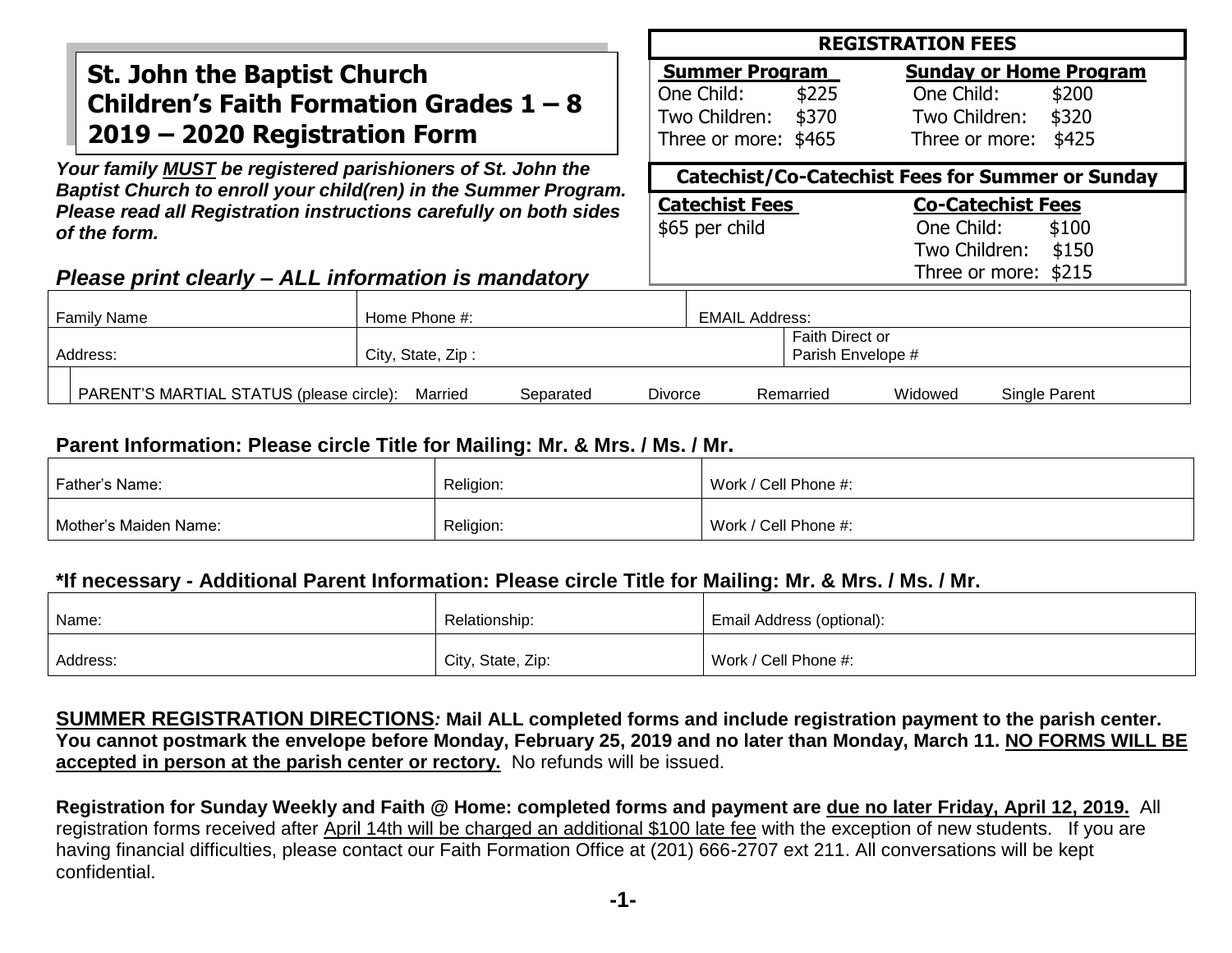## **St. John the Baptist Church Children's Faith Formation Grades 1 – 8 2019 – 2020 Registration Form**

**SUMMER PROGRAM REGISTRATION**– parents must select another program such as Sunday or Home as an additional option. Example: 1<sup>st</sup> Chioce-1SA, 2<sup>nd</sup> Choice -2A, 3<sup>rd</sup> Choice-3HS. \*\*\* Summer and Sunday Programs are subject to catechist availability

**1SA SUMMER– AM Session-8:30am to 12:00pm in June** (Grades 1 – 8)

Plus 8 return classes once a month on Sunday September through April are 9:00am to 9:45am followed by attending 10:00am Mass

**2A Sunday Weekly Program** (Grades 1-8) **3HS – Faith @ Home Program** (Grades 1 through 8 – exception 2nd grade) 9:45am to 12:00pm (Includes attending 10:00am Mass) Gatherings once a month weekday evening 7pm to 8pm from October through April

**3JH – Jr. High Home Program** (Gr. 7 and 8) – gather once a month on weekday evening 7:00pm to 8:00pm from October through April

|                                                                     |                             |     | <b>PROGRAMS</b>                         |                           |                         |               |                                                       |
|---------------------------------------------------------------------|-----------------------------|-----|-----------------------------------------|---------------------------|-------------------------|---------------|-------------------------------------------------------|
| <b>First &amp; Last Name of each</b><br>child/children registering: | <b>Birth</b><br><b>Date</b> | 1st | $2^{nd}$<br><b>Gender Choice Choice</b> | $3^{rd}$<br><b>Choice</b> | September 2019<br>Grade | <b>School</b> | <b>Special Learning Needs or</b><br>Concerns (I.E.P.) |
|                                                                     |                             |     |                                         |                           |                         |               |                                                       |
| 2.                                                                  |                             |     |                                         |                           |                         |               |                                                       |
| 3.                                                                  |                             |     |                                         |                           |                         |               |                                                       |
| 4.                                                                  |                             |     |                                         |                           |                         |               |                                                       |
| 5.                                                                  |                             |     |                                         |                           |                         |               |                                                       |

## *First Time Registration ONLY \*\*\*\*\*Sacrament Certificates\*\*\*\*\**

Please provide us with a copy of the certificate for any sacrament received at St. John the Baptist Church or another church.

| Child's Name: | Date of<br><b>Baptism</b> | Date of First<br><b>Communion</b> | Date of<br><b>Confirmation</b> | Parish Name, City, & State |
|---------------|---------------------------|-----------------------------------|--------------------------------|----------------------------|
|               |                           |                                   |                                |                            |
|               |                           |                                   |                                |                            |

| <b>Office use only: Date form Rcvd.</b> |             | # Rcvd. | Cat/Co-Cat  | Aide                  | Grade | No. Of Children                     |
|-----------------------------------------|-------------|---------|-------------|-----------------------|-------|-------------------------------------|
| Registration Fee \$                     | Amt Paid \$ | Check#_ | Cash Amt \$ | Payment Plan \$       |       | per month Monthly Payment Recv'd \$ |
| Special Circumstances:                  |             |         |             | <b>Transfer from:</b> |       |                                     |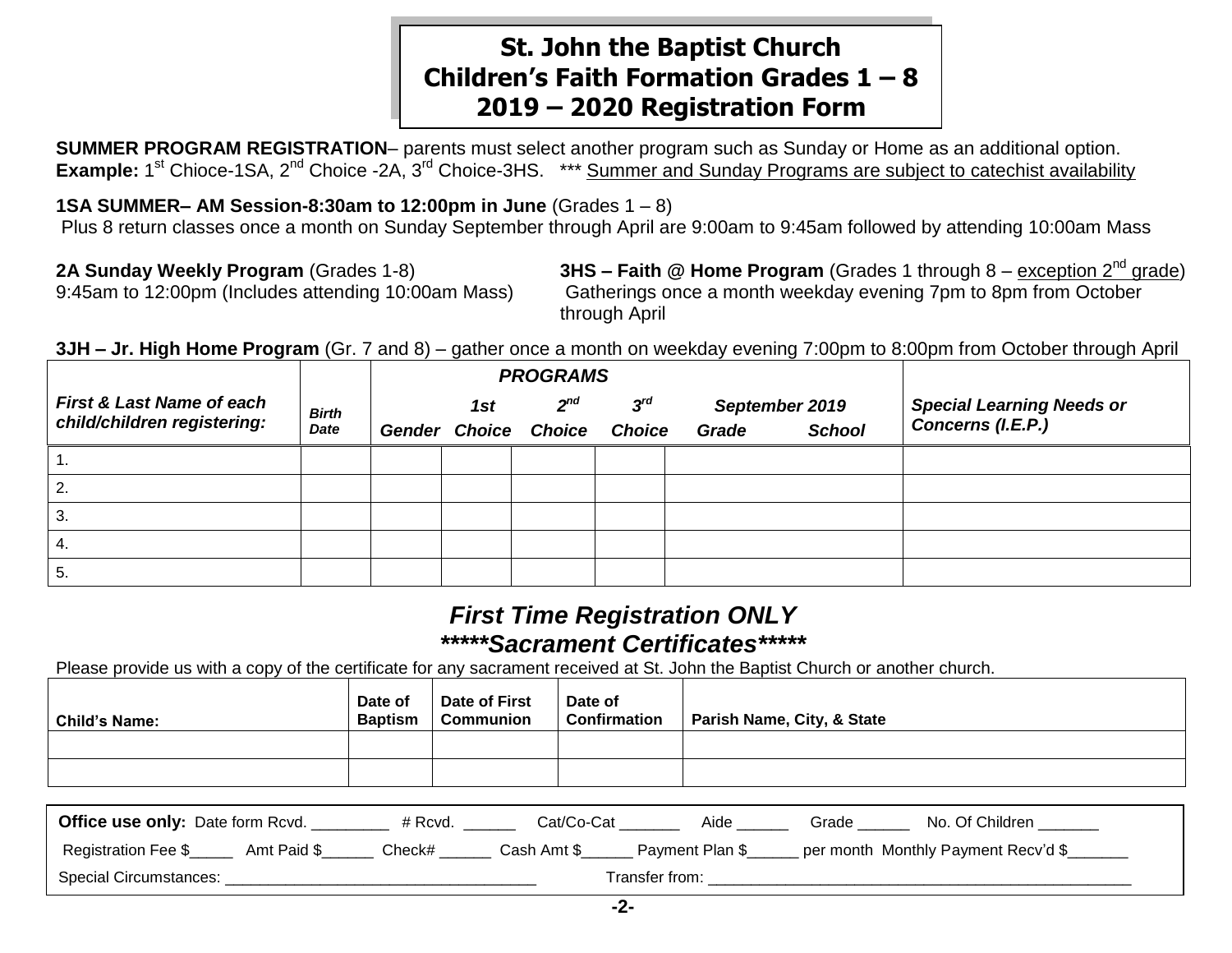# **Summer Parent Service Form**

| Children" training.                                                                                                                                    | If you do not volunteer as a catechist or aide you must choose 3 service opportunities. Please number the options in the order of<br>your preference on this double-sided service form. All volunteers working with children must participate in "Protecting God's |
|--------------------------------------------------------------------------------------------------------------------------------------------------------|--------------------------------------------------------------------------------------------------------------------------------------------------------------------------------------------------------------------------------------------------------------------|
| <b>Summer Catechist / Co-Catechist / Aide</b>                                                                                                          |                                                                                                                                                                                                                                                                    |
| $\textbf{Catechist} - \textbf{Grade}(s)$                                                                                                               |                                                                                                                                                                                                                                                                    |
| Co-Catechist - Grade(s)                                                                                                                                |                                                                                                                                                                                                                                                                    |
| $Classroom Aide - Grade(s)$                                                                                                                            |                                                                                                                                                                                                                                                                    |
|                                                                                                                                                        | Do you need Little Angels? Yes or No Age(s) of your child(ren) are:                                                                                                                                                                                                |
|                                                                                                                                                        |                                                                                                                                                                                                                                                                    |
|                                                                                                                                                        | <b>Administrative Aide Positions for Office</b> - Volunteers are assigned the same session as their child(ren).                                                                                                                                                    |
| Circle the date(s) dates you are available: June 24, 25, 26, 27, 28                                                                                    |                                                                                                                                                                                                                                                                    |
| Office Assistant _________ Safety monitor                                                                                                              | <b>Parish Center Assistant</b>                                                                                                                                                                                                                                     |
| <b>Service for Additional Formation Sessions - September, 2019 through April, 2020</b><br>Please check the position(s) that you are able to volunteer: |                                                                                                                                                                                                                                                                    |
|                                                                                                                                                        |                                                                                                                                                                                                                                                                    |
| Sunday monthly reception.                                                                                                                              | <b>Reception Team</b> – be part of a group of people who will be organizing the beverages and snacks before and during the                                                                                                                                         |
|                                                                                                                                                        |                                                                                                                                                                                                                                                                    |

*\*\*\*\*FORM CONTINUED ON OPPOSITE SIDE\*\*\*\*\*\**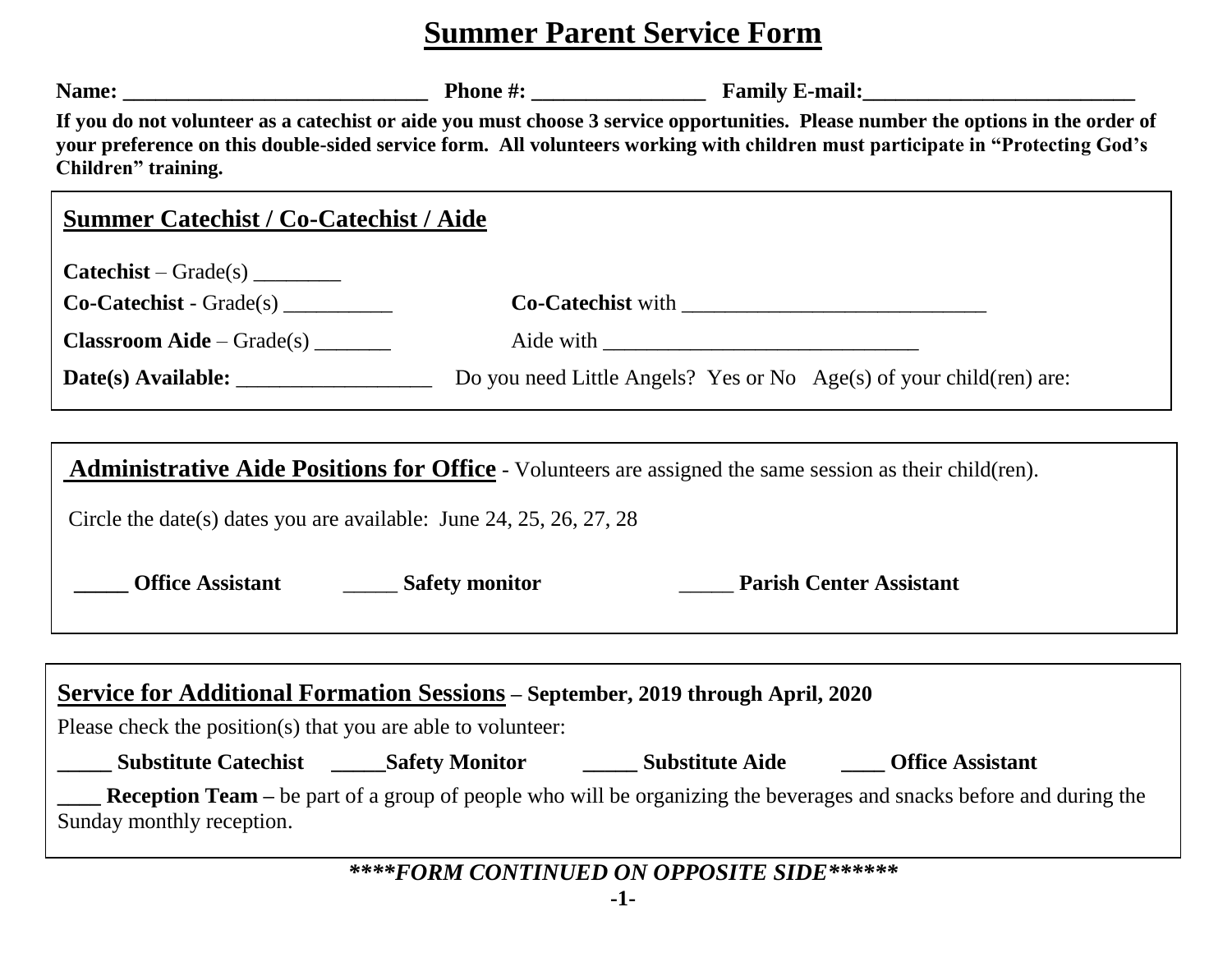# **Summer Parent Service Form**

| Name: $\_\_$                                                                                | <b>Example 2.1 Phone 2.1 All Phone 2.1 All Phone 2.1 All Phone 2.1 All Phone 2.1 All Phone 2.1 All Phone 2.1 All Phone 2.1 All Phone 2.1 All Phone 2.1 All Phone 2.1 All Phone 2.1 All Phone 2.1 All Phone 2.1 All Phone 2.1 All</b>                               |  |
|---------------------------------------------------------------------------------------------|--------------------------------------------------------------------------------------------------------------------------------------------------------------------------------------------------------------------------------------------------------------------|--|
| Children" training.                                                                         | If you do not volunteer as a catechist or aide you must choose 3 service opportunities. Please number the options in the order of<br>your preference on this double-sided service form. All volunteers working with children must participate in "Protecting God's |  |
|                                                                                             | <b>HOSPITALITY</b> - please check all the service opportunities that apply to you in preference order                                                                                                                                                              |  |
| Program Coordinator.                                                                        | I will be a Hospitality Coordinator for refreshments during the week of June 24- responsibilities include organizing<br>the provision of beverages, snacks, fruit, and goodies for the volunteers. List of participants will be provided to you by                 |  |
| by Program Coordinator.                                                                     | I will be a Hospitality Coordinator for Set-up & Clean-Up during the week of June 24- responsibilities include organizing<br>the set up and clean-up of the hospitality rooms in the Academy and Parish Center. List of participants will be provided to you       |  |
| and food. Please circle an option(s) that you can volunteer.<br>Option # $1 - 6/24 \& 6/25$ | I will set-up Hospitality Room - responsibilities include arrive 20 minutes before session begins to set-up beverages<br>Option # $2 - 6/26$ , 6/27, 6/28                                                                                                          |  |
| Option # $1 - 6/24 \& 6/25$                                                                 | I will <b>clean-up</b> Hospitality Room - responsibilities include arrive 15 minutes before session ends to clean coffee pots,<br>and put remaining food in refrigerator. Please circle an option(s) that you can volunteer.<br>Option # $2 - 6/26$ , 6/27, 6/28   |  |
| the volunteers.                                                                             | * NOTE - All parents, except catechists and aides, will be emailed by the Hospitality Coordinator to provide snacks, beverages, etc. for                                                                                                                           |  |
|                                                                                             | <b>SUPPORT POSITIONS</b> - please check all the service opportunities that apply to you in preference order)<br><b>Professional nursing skills</b> – please circle dates you are available to be a nurse June 24, 25, 26, 27, 28                                   |  |
| be provided to you by the Program Coordinator.                                              | Little Angel Program Coordinator – responsibilities include organizing the schedule of volunteers. List of volunteers will                                                                                                                                         |  |
| with you - Yes or No                                                                        | Little Angel Baby-sitter – responsibility includes babysitting for volunteer's younger children during classes. Please circle<br>Date(s) you are available to help: June 24, 25, 26, 27, 28. Please circle if you will need to bring a younger child               |  |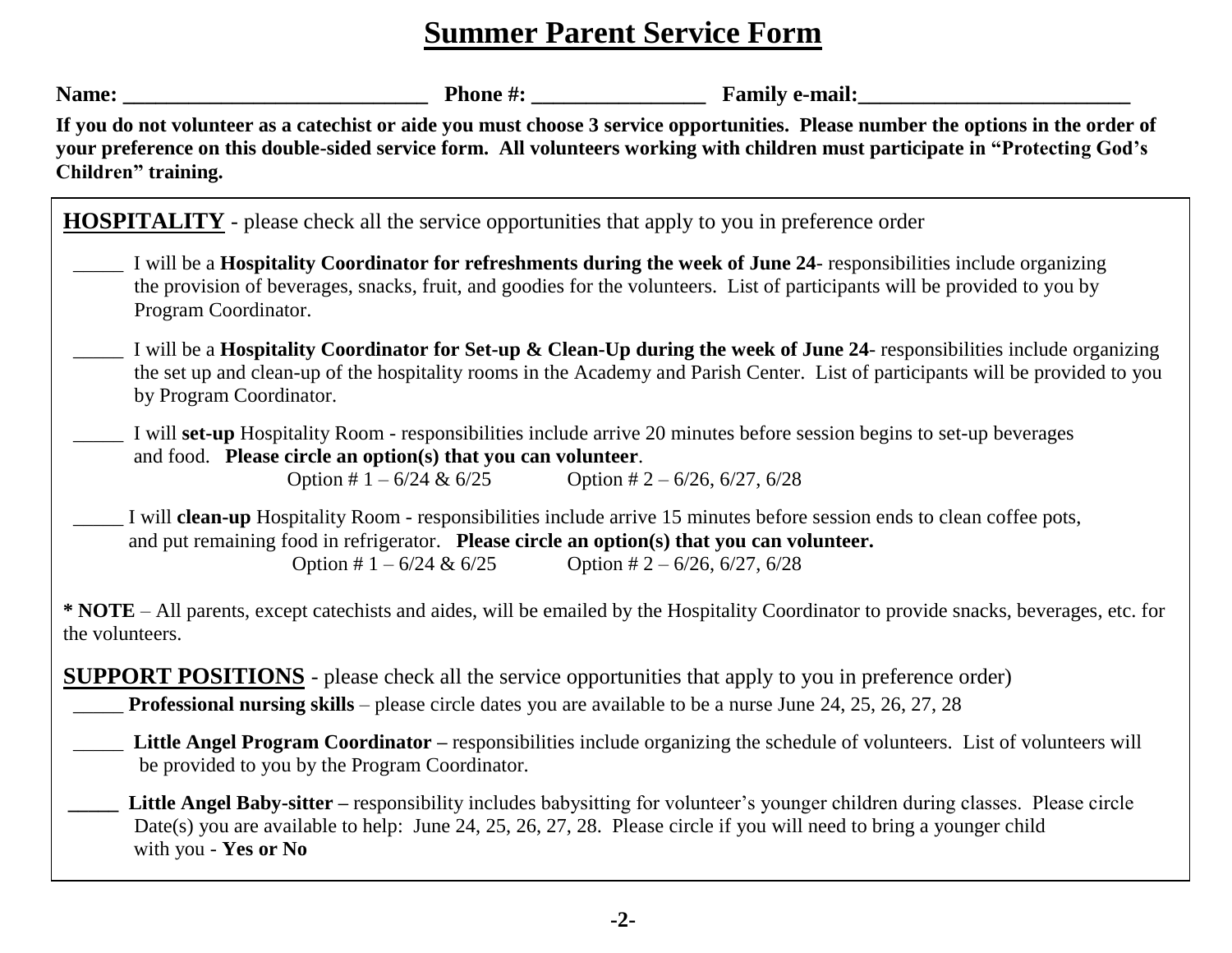# **Sunday Weekly Program Service Form**

**Name: \_\_\_\_\_\_\_\_\_\_\_\_\_\_\_\_\_\_\_\_\_\_\_\_\_\_\_\_ Phone #: \_\_\_\_\_\_\_\_\_\_\_\_\_\_\_\_ Family e-mail:\_\_\_\_\_\_\_\_\_\_\_\_\_\_\_\_\_\_\_\_\_\_\_\_\_**

|                                                                  | <b>Sunday Catechist / Co-Catechist / Aide</b>                                                                       |
|------------------------------------------------------------------|---------------------------------------------------------------------------------------------------------------------|
| $\textbf{Catechist} - \textbf{Grade}(s)$                         |                                                                                                                     |
| $Co\text{-}\text{Catechist - Grade(s)}$                          | $Co-Catechist with$                                                                                                 |
| $\textbf{Classroom} \textbf{A} \textbf{ide} - \textbf{Grade}(s)$ |                                                                                                                     |
| <b>Substitute Catechist - Catellange Cates</b>                   | <b>Substitute Aide</b> Grade(s) _______                                                                             |
| <b>Safety monitor</b> – monitor the hallway during class.        | <b>Office Support</b><br><b>Office Assistant</b> – assist the Program Administrator in the CCD office during class. |
|                                                                  |                                                                                                                     |
|                                                                  |                                                                                                                     |
|                                                                  | <b>Hospitality</b>                                                                                                  |
|                                                                  | <b>Reception Team</b> – be part of a group of people who will work collaboratively in the parish center             |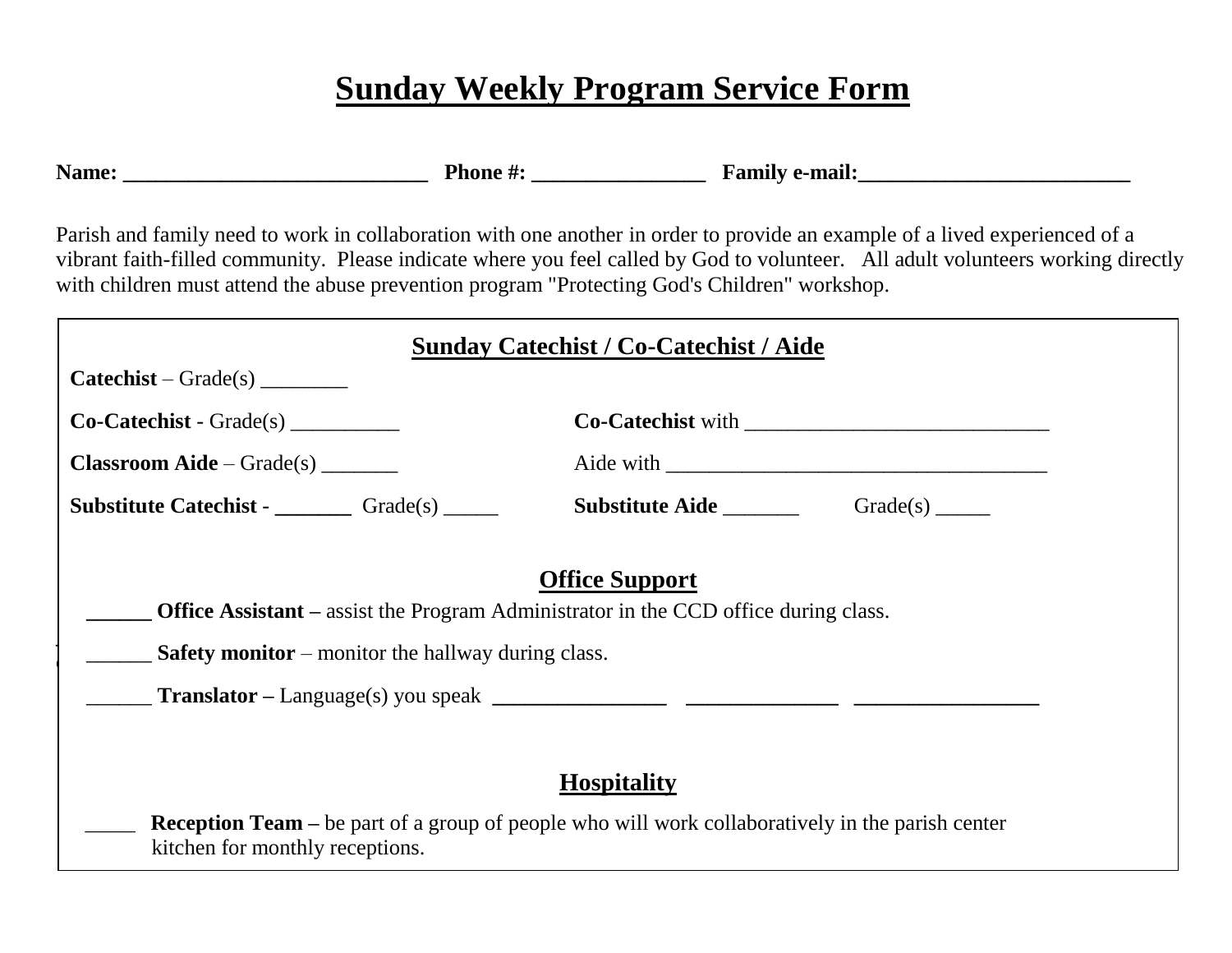# **St. John the Baptist Children's Faith Formation (CCD) Grades 1 through 8 Emergency Form for 2019 - 2020**

Please include all allergies and medical conditions. All information will be kept confidential.

### *Please print clearly*

|                     |                                                          | Emergency          |
|---------------------|----------------------------------------------------------|--------------------|
| <b>Parent Name:</b> | Home<br>$\blacksquare$ Phone $\boldsymbol{\mathsf{h}}$ . | Phone <del>n</del> |

**Allergies and other medical conditions:** Please explain your child's current allergies, medical or special learning conditions in the boxes provided below. **PLEASE GIVE SPECIFIC DETAILS**. This information will be kept in strict confidence.

#### *Please fill in the information below for each child you are registering.*

| <b>First and Last Name:</b> | <b>Medical</b><br>Condition: | <b>Medicine(s):</b> | <b>Allergies</b> | <b>Special Needs / Learning</b> | <b>Concerns</b> |
|-----------------------------|------------------------------|---------------------|------------------|---------------------------------|-----------------|
|                             |                              |                     |                  |                                 |                 |
| 2.                          |                              |                     |                  |                                 |                 |
| 3.                          |                              |                     |                  |                                 |                 |
|                             |                              |                     |                  |                                 |                 |
| O.                          |                              |                     |                  |                                 |                 |

#### *In case of emergency and parent is not available, please contact:*

| Adult Name: | Contact Number: | <b>Relationship to Child:</b> |
|-------------|-----------------|-------------------------------|
| Adult Name: | Contact Number: | <b>Relationship to Child:</b> |

#### *Medical Contact Information:*

| Child Physician:      | Phone Number: | Nearest Hospital to take child:: |
|-----------------------|---------------|----------------------------------|
| <b>Child Dentist:</b> | Phone Number: |                                  |

In case of an accident or serious illness, I request the parish to contact me. If the parish is unable to reach me I hereby authorize the parish to call the *physician indicated and to follow his/her instructions. If it is impossible to contact this physician the parish may make whatever arrangements they deem necessary.*

**Parent Signature**: \_\_\_\_\_\_\_\_\_\_\_\_\_\_\_\_\_\_\_\_\_\_\_\_\_\_\_\_\_\_\_\_\_\_\_\_\_\_\_\_\_\_\_\_\_\_\_\_\_\_ **Date**: \_\_\_\_\_\_\_\_\_\_\_\_\_\_\_\_\_\_\_\_\_\_